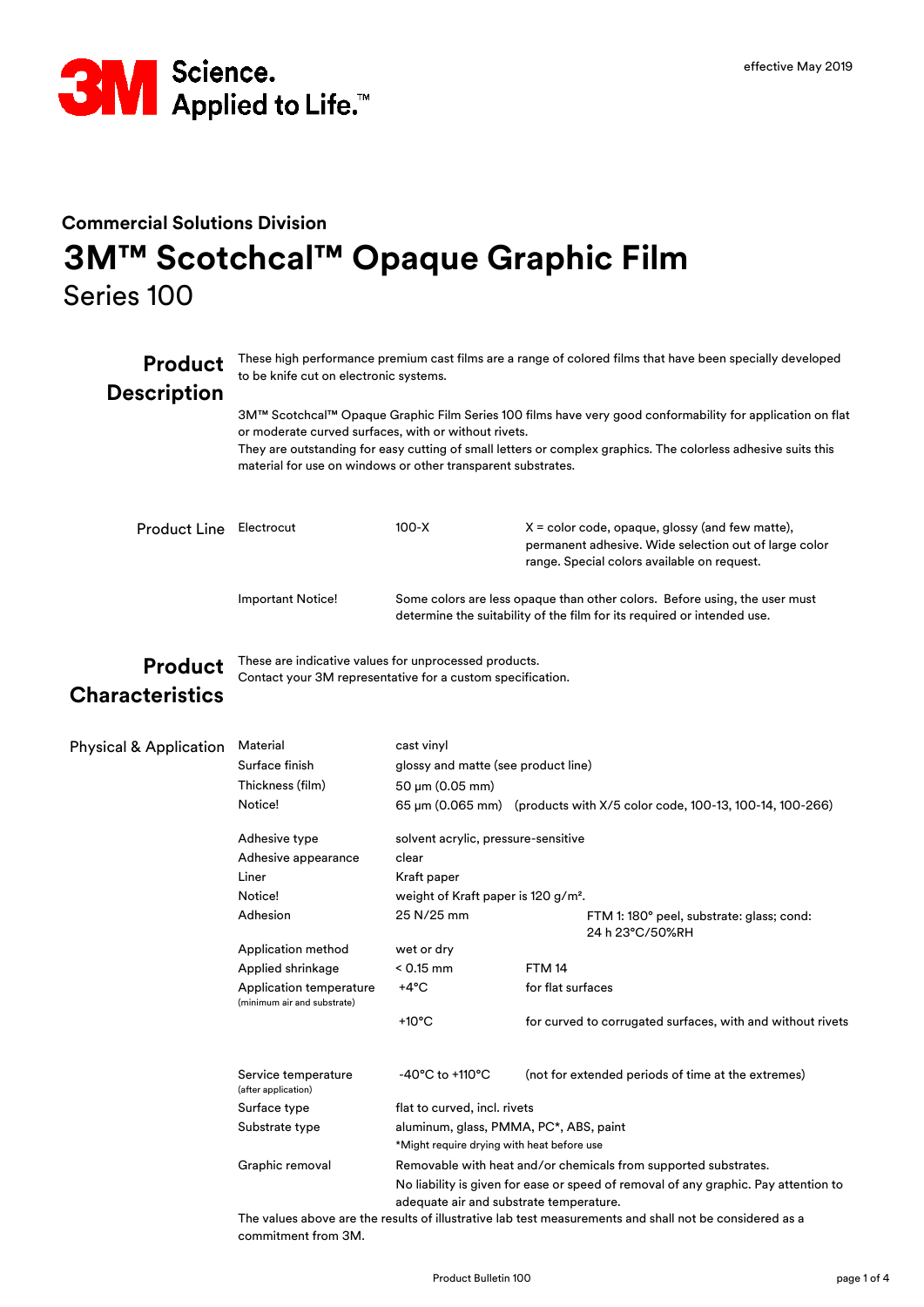| Storage           | Shelf life                                                                                                                                                                                                                                                                                                                                                                                                                                                                                                                             | Use within two years from the date of manufacture on the sealed original box.<br>Use within one year after opening the box. |                                                                    |  |                                                                                                              |  |  |
|-------------------|----------------------------------------------------------------------------------------------------------------------------------------------------------------------------------------------------------------------------------------------------------------------------------------------------------------------------------------------------------------------------------------------------------------------------------------------------------------------------------------------------------------------------------------|-----------------------------------------------------------------------------------------------------------------------------|--------------------------------------------------------------------|--|--------------------------------------------------------------------------------------------------------------|--|--|
|                   | Storage conditions                                                                                                                                                                                                                                                                                                                                                                                                                                                                                                                     |                                                                                                                             |                                                                    |  | +4°C to +40°C, out of sunlight, original container in clean and dry area.                                    |  |  |
|                   | The shelf life as defined above remains an indicative and maximum data, subject to many external and non-<br>controllable factors. It may never be interpreted as warranty.                                                                                                                                                                                                                                                                                                                                                            |                                                                                                                             |                                                                    |  |                                                                                                              |  |  |
| Flammability      |                                                                                                                                                                                                                                                                                                                                                                                                                                                                                                                                        |                                                                                                                             |                                                                    |  | Flammability standards are different from country to country. Ask your local 3M contact for details, please. |  |  |
| <b>Durability</b> | The durabilities mentioned in the table below are the results of illustrative lab tests. The values show the best<br>performance expected from these products, provided that the film will be processed and applied<br>professionally according to 3M's recommendations.<br>The durability statements do not constitute warranties of quality, life and characteristics.<br>The durability of products is also influenced by:<br>- the type of substrate and thorough preparation of the surface (with 3M™ Surface Preparation System) |                                                                                                                             |                                                                    |  |                                                                                                              |  |  |
|                   | application procedures                                                                                                                                                                                                                                                                                                                                                                                                                                                                                                                 |                                                                                                                             |                                                                    |  |                                                                                                              |  |  |
|                   | environmental factors<br>- the method and the frequency of cleaning                                                                                                                                                                                                                                                                                                                                                                                                                                                                    |                                                                                                                             |                                                                    |  |                                                                                                              |  |  |
|                   |                                                                                                                                                                                                                                                                                                                                                                                                                                                                                                                                        |                                                                                                                             |                                                                    |  |                                                                                                              |  |  |
|                   | Unprocessed film                                                                                                                                                                                                                                                                                                                                                                                                                                                                                                                       |                                                                                                                             | The following durability data are given for unprocessed film only! |  |                                                                                                              |  |  |
|                   | Climatic zones<br>Graphic durability is largely determined by the climate and the angle of exposure.<br>Find below a table showing the durability of a product according to the angle of<br>exposure and the geographical location of the application.                                                                                                                                                                                                                                                                                 |                                                                                                                             |                                                                    |  |                                                                                                              |  |  |
|                   |                                                                                                                                                                                                                                                                                                                                                                                                                                                                                                                                        | Zone 1                                                                                                                      | Northern Europe, Italy (north of Rome), Russia                     |  |                                                                                                              |  |  |
|                   |                                                                                                                                                                                                                                                                                                                                                                                                                                                                                                                                        | Zone 2<br>Mediterranean area without North Africa, South Africa                                                             |                                                                    |  |                                                                                                              |  |  |
|                   |                                                                                                                                                                                                                                                                                                                                                                                                                                                                                                                                        | Zone 3                                                                                                                      | Gulf area, Africa                                                  |  |                                                                                                              |  |  |
|                   | Vertical:<br><b>Exposure types</b><br>face of graphics<br>The face of the graphic is<br>±10° from vertical.                                                                                                                                                                                                                                                                                                                                                                                                                            |                                                                                                                             |                                                                    |  |                                                                                                              |  |  |
|                   |                                                                                                                                                                                                                                                                                                                                                                                                                                                                                                                                        | Horizontal:                                                                                                                 | face of graphics -                                                 |  | The face of the graphic is $\pm 5^{\circ}$ from horizontal.                                                  |  |  |
|                   |                                                                                                                                                                                                                                                                                                                                                                                                                                                                                                                                        | Interior:                                                                                                                   | exposure to sunlight.                                              |  | Interior means an application inside a building without direct                                               |  |  |
|                   | Vertical outdoor                                                                                                                                                                                                                                                                                                                                                                                                                                                                                                                       | Zone 1                                                                                                                      | Zone 2                                                             |  | Zone <sub>3</sub>                                                                                            |  |  |
|                   | exposure                                                                                                                                                                                                                                                                                                                                                                                                                                                                                                                               |                                                                                                                             |                                                                    |  |                                                                                                              |  |  |
|                   | white/black                                                                                                                                                                                                                                                                                                                                                                                                                                                                                                                            | 12 years                                                                                                                    | 10 years                                                           |  | 8 years                                                                                                      |  |  |
|                   | colors<br>transparent                                                                                                                                                                                                                                                                                                                                                                                                                                                                                                                  | 10 years                                                                                                                    | 8 years                                                            |  | 6 years                                                                                                      |  |  |
|                   | metallics                                                                                                                                                                                                                                                                                                                                                                                                                                                                                                                              | 10 years<br>4 years                                                                                                         | 8 years<br>2,5 years                                               |  | 6 years<br>2 years                                                                                           |  |  |
|                   |                                                                                                                                                                                                                                                                                                                                                                                                                                                                                                                                        |                                                                                                                             |                                                                    |  |                                                                                                              |  |  |
|                   | Horizontal outdoor                                                                                                                                                                                                                                                                                                                                                                                                                                                                                                                     | Zone 1                                                                                                                      | Zone 2                                                             |  | Zone <sub>3</sub>                                                                                            |  |  |
|                   | exposure<br>white/black                                                                                                                                                                                                                                                                                                                                                                                                                                                                                                                |                                                                                                                             |                                                                    |  |                                                                                                              |  |  |
|                   | colors                                                                                                                                                                                                                                                                                                                                                                                                                                                                                                                                 | 5 years<br>5 years                                                                                                          | 4 years                                                            |  | 3 years<br>3 years                                                                                           |  |  |
|                   | 4 years<br>The following films are<br>white -10, black -12, tomato red -13<br>suitable for horizontal<br>applications:                                                                                                                                                                                                                                                                                                                                                                                                                 |                                                                                                                             |                                                                    |  |                                                                                                              |  |  |
|                   | Interior application                                                                                                                                                                                                                                                                                                                                                                                                                                                                                                                   | Zone 1                                                                                                                      | Zone 2                                                             |  | Zone <sub>3</sub>                                                                                            |  |  |
|                   | interior                                                                                                                                                                                                                                                                                                                                                                                                                                                                                                                               | 12 years                                                                                                                    | 12 years                                                           |  | 12 years                                                                                                     |  |  |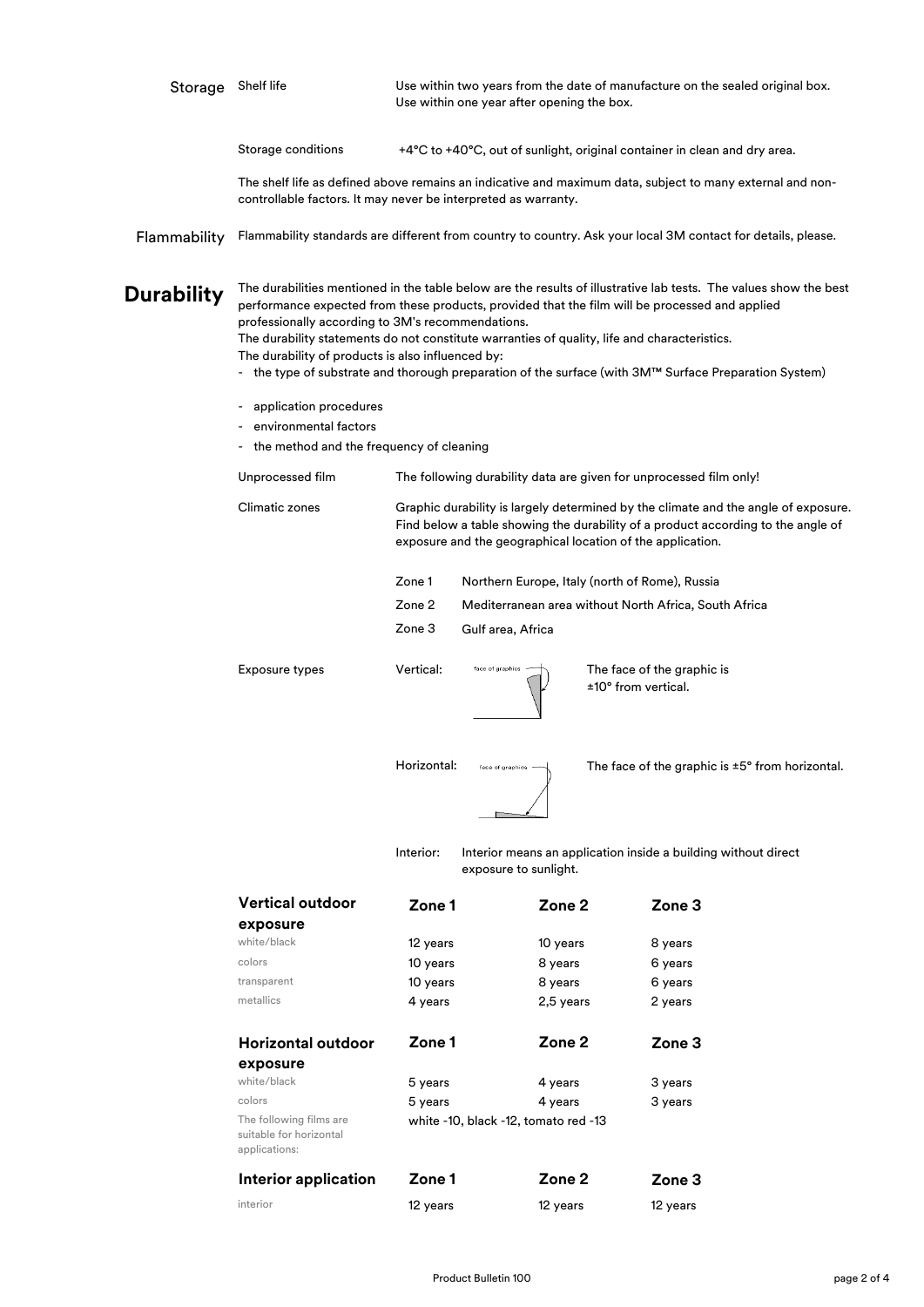| 3M™ Performance    | In addition, 3M provides a guarantee/warranty on a finished applied graphic    |
|--------------------|--------------------------------------------------------------------------------|
| Guarantee and MCS™ | within the framework of 3M™ Performance Guarantee and/or 3M™ MCS™              |
| Warranty           | warranty programs.                                                             |
|                    | For detailed graphic construction and application options along with specific  |
|                    | Warranty periods, please see the Warranty matrices and Warranty information on |
|                    | 3M Graphic Solutions/Warranties.                                               |
|                    | Visit www.3mgraphics.com for getting more details about 3M's comprehensive     |
|                    | graphic solutions.                                                             |
|                    |                                                                                |

## **Limitations of End Uses**

Graphics applied to -

3M specifically does not recommend or warrant the following uses, but please contact us to discuss your needs to recommend other products.

flexible substrates incl. 3M™ Envision™ Flexible Substrate FS-1 and 3M™ Panagraphics™ III Wide Width Flexible Substrate.

- low surface energy substrates or substrates with low surface energy coating.
- other than flat or moderate curved/corrugated surfaces.
- painted or unpainted rough wallboards, gypsum boards and wallpapers.
- stainless steel.

- gasoline vapors or spills.

- surfaces that are not clean and more than moderate textured.
- surfaces with poor paint to substrate adhesion.

- signs or existing graphics that must remain intact.

Graphic removal from - Graphics subjected to

- **Important Notice**
- 3M Commercial Solutions products are not tested against automotive manufacturer specifications!
- Non vertical applications will have a significant decrease in durability!
- Thermoforming of applied film is not recommended!
- 3M accepts no liability for glass breakage when using this film for window graphics.
- To avoid color variations all pieces of applied film of one colored area should be processed out of one lot of material.
- The color appearance of metallic film is dependent on the viewing angle to the product! Therefore the job design should be done that all parts of metallic film are applied the same orientation.

## **Graphics Manufacturing**

Flat, or rolled film side out on 130 mm (5 inch) or larger core. These methods help to prevent the liner from wrinkling or application tape, if used, from popping off.

| Converting                |
|---------------------------|
| Information               |
| <b>Electronic Cutting</b> |

Based upon cutting evaluations the minimum height for text is 25 mm using upper and lowercase Helvetica Medium. The stroke width should not be lower than 1 mm.

The variable characteristics of electronically controlled cutting equipment require users to verify their specific requirements.

Sharpness of knife blade Dull blades impart a serrated look to the edge of the cut film.

Weight of knife blade  $\;$  The ideal weight slightly scores the liner. Too little weight does not cut completely through the film and the adhesive. Excessive weight cuts the liner and causes the blade to drag, accelerating wear and creating a serrated cut edge on the film.

- Weeding The excess film should be weed (removed) as soon after cutting as practical. This is to minimize the effect of possible adhesive flow.
- Temperature and relative  $\;$  Temperature and relative humidity are minor considerations, but avoid extreme or rapid fluctuating humidity conditions.
	- Roll storage Store the film in the same environment as the cutting equipment.

Further information For more details refer to our instruction bulletin 4.1 'Sheeting, Scoring, Film Cutting', please.

[>Instruction Bulletin 4.1'Shee](http://multimedia.3m.com/mws/media/986575O/instruction-bulletin-4-1.pdf)ting, Scoring, Film cutting'<